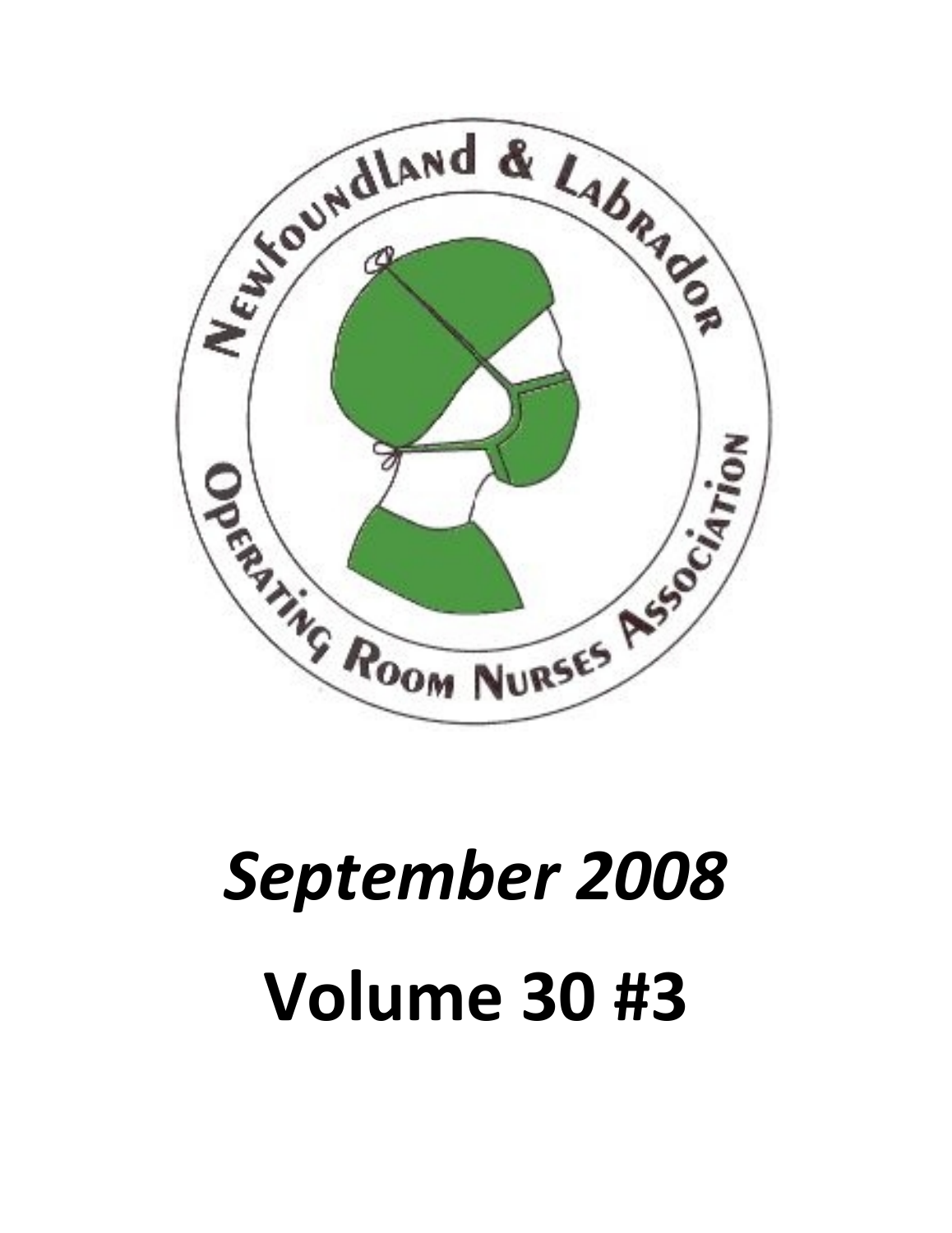Newfoundland & Labrador

Operating Room Nurses Association

President's Annual Report 2007-2008

#### N&LORNA MEMBERSHIP

Membership plays a key role in our professional association. There is great strength in numbers; which enables us to move forward, influence change and become an important part of the political scene. Our voice is heard provincial and nationally. With the support of each member we will continue to recruit, retain and grow as an organization. At present there are 93 active and 5 associate members.

#### **CERTIFICATION**

Certification is growing for most groups unfortunately we are one of two that is seeing a decline. Perioperative Certification Canada is recognized country wide and is an indicator to employers and professional licensing bodies that you are a qualified, competent and current perioperative nurse. Three nurses certified in 2008 and five renewed there certification and encourage those who haven't, to become certified. As of July 1, 2008 there are 82 certified perioperative nurses in Newfoundland and Labrador.

#### **NEWSLETTER**

The provincial newsletter provides a means of education, allows us to communicate with each other, and share our experiences. It is published three times a year and e-mailed to all members with an e-mail address. If you do not have an e-mail address please ensure that your site liaison is aware of this. Every attempt will be made to ensure all members receive a copy of the newsletter. The newsletter may also be accessed through the N&LORNA website.

**CONFERENCES** 

Provincial:

St. Anthony September 18 - 21, 2008

Gander - 2010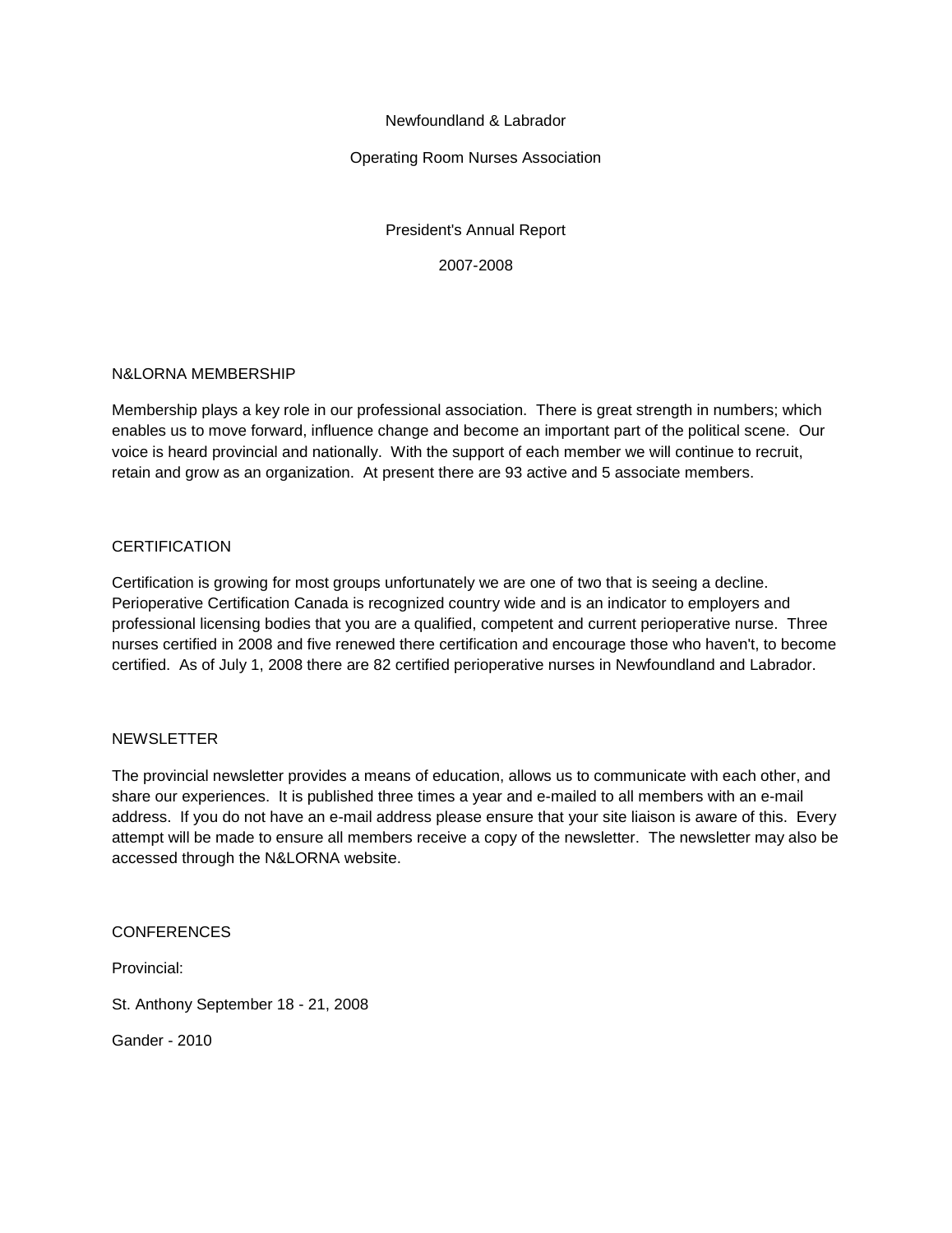National:

St. John's, NL June 7 - 12, 2009

(2009 is election year there will be an AGM scheduled during the conference week)

#### ARNNL ANNUAL MEETING

I attended the ARNNL AGM September 15-17, 2007 and was very pleased to see Glenda Tapp's poster presentation "Preventing Surgical Site Infections:, presented during the conference. To see highlights of the 2007 ARNNL AGM please refer to the N&LORNA December newsletter. Due to prior commitments I was unable to attend this years AGM (June 3, 2008), Margot Walsh attended on my behalf.

#### ORNAC UPDATE

#### Data Base

A data base has been developed by ORNAC to include all provincial members. The N&LORNA secretary will send a list of its members and addresses to ORNAC each January. If you have not renewed your membership by January you will not be entitled to the subsidy for the National Conference or CORNJ.

#### Elluminate

Is an online virtual office where a computer and head set with a mike enables people to communicate back and forth with each other. The person chairing the meeting can display and communicate from their computer to be seen by each other member attending the meeting. 10 seats have been purchased through ORNAC and anyone who is a member or ORNAC can access this program. The Standards Committee have been conducting their business through Elluminate for the past two years. If you are interested in using this system it can be arranged through Marcy McKay the web master. For more information related to Elluminate you can google "Elluminate online learning and web conferencing".

#### Website

The ORNAC website has been revamped to provide you with a better user friendly system. To access our provincial website you will need to log onto the ORNAC site <www.ornac.ca> . Once you log into the ORNAC site you will see headings at the top of the page if you click on the first heading "Our Organization" and scroll down you will see "Provincial Chapters" click on that and it will give you a listing of all provincial chapters. Click on N&LORNA to view our provincial site. If there is something you would like to see added to this site please do not hesitate to e-mail me or your VP-Public Relations.

#### CNA Biennial Convention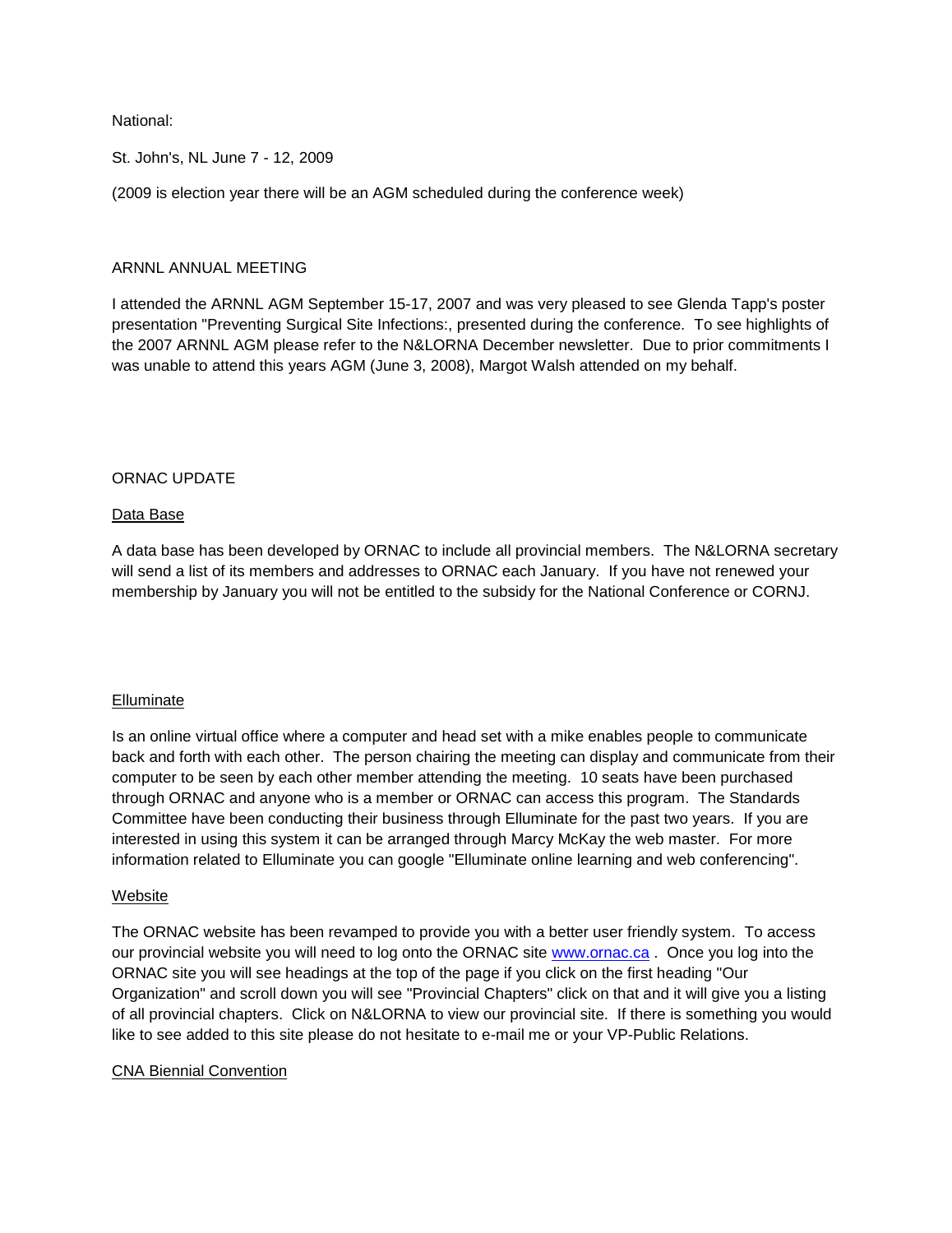I am proud to say that one of our ORNAC members Margaret Farley who was also a past president of ORNAC received a Centennial Award and the Order of Merit for Clinical Practice during the CNA Biennial Convention June 16-18, 2008.

#### EDUCATION

- ð· Post Basic Course in Perioperative Nursing for RNs one student incomplete. Plans to complete preceptorship experience this fall.
- ð· Operating Room Technician Course for LPNs six applicants registered; five graduated.
- ð· Registered Nurse First Assist Program one applicant presently completed mentorship hours, not yet completed the program. The Centre for Nursing Studies have received a few calls from people outside the province interested in the program. There have been no applicants to date outside NL.

#### AWARD AND BURSARY DEADLINES

- ð· N&LORNA Annual Award for Bursaries and scholarships deadline June 20, 2008 no applicants
- ð· ORNAC/Johnson Medical Products Bursary January 15, 2009
- ð· Cardinal Health Research Grant March 15, 2009
- ð· Isabella Adams Award Decemeber 31<sup>st</sup>, prior to national conference
- ð· Lorne Flower Award January 15, 2009
- ð· Muriel Shewchuk Leadership Award January 15, 2009
- ð· Solumed Award no decline
- ð· ORNAC/J&J/Drake Thompson Award no deadline

For more information on these awards visit you ORNAC website <www.ornac.ca>

Thank you to the executive for your support and dedication over the past year.

A huge thanks to the national conference committee chairs and members for the many hours you have worked and continue to work to bring the ORNAC National Conference to Newfoundland and Labrador. You have taken on a task like no other and for that I commend you!!

Corenia Price RN CPN(c)

N&LORNA President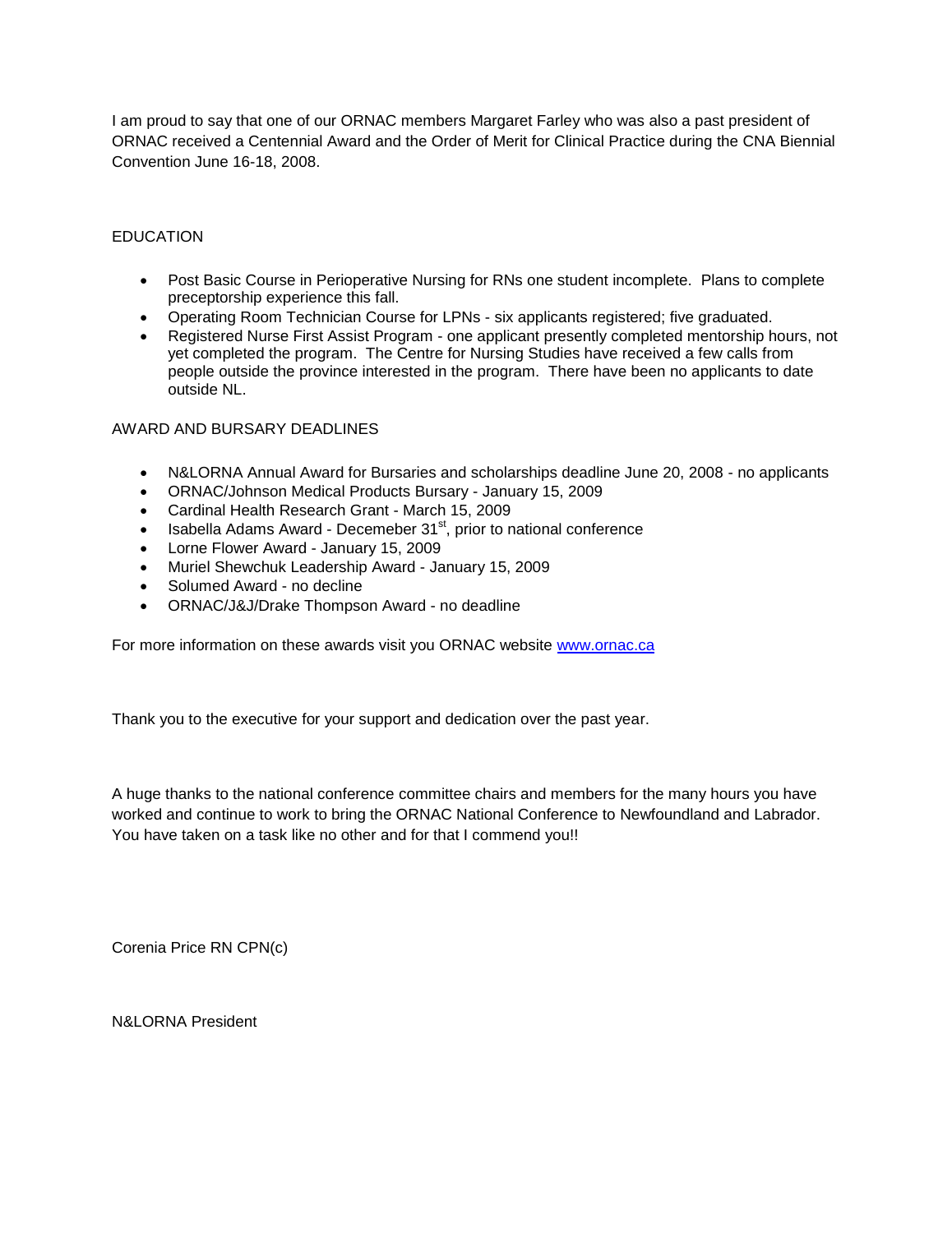# VP EDUCATION REPORT SEPTEMBER 2008

Hello to all N&LORNA members,

It's hard to believe that winter is just around the former. I'd like to say a big than you to St. Anthony for hosting our 29th Annual Provincial Conference. It was both educational and fun. The planning committee obviously put in a lot of time and effort to ensure a successful conference.

The ARNNL hosted their 54th ARNNL AGM in June, 2008. Jim Feltham was elected their new president.

CNA has released its revised Code of Ethnics in June, 2008. For your copy, you can go to the webs[ite: www.cna.ai](www.cna.aiic.ca)ic.ca .

CNA is accepting applications for tridication until October 17, 2008. The exam is scheduled for April 4, 2009. There are eighty nurses currently certified. Five have recertified.

RN ACT 2008 Proclaimed. This act increases the responsibility of ARNNL council to review its procedures, circase public involvement and set standards for Nurse Practitioner practice. New regulations and bylaws need to be drafted and then approved by council and the Minister of Health and Community Service.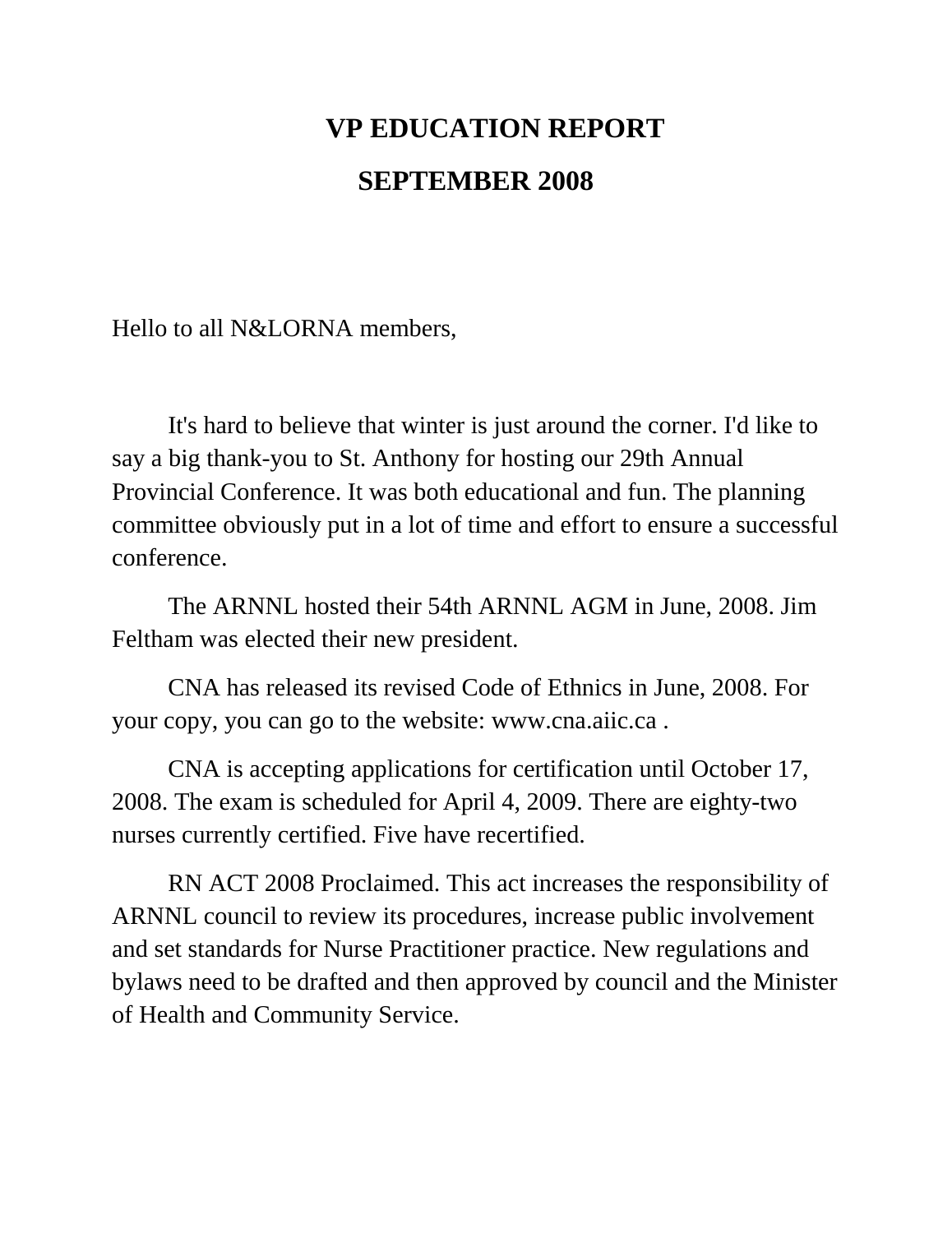2008 Innovations Conference was held in June, 2008 hundred and sevent five in attendance. Presentation handouts are available online at[: www.arnnl.nf.c](www.arnnl.nf.ca)a .

Available for sale, on the ORNAC website, are the latest ORNAC Standards Module, 19th Edition.

While on the ORNAC website, please note there is intimation available regarding chances to win trips to the ORNAC National Conference hosted **B**t. John's in June 2009. We are very excited to be hosting this conference. Everyone is quite busy planning this event.

The RNFA program continues to pe and. In Gander, there are three nurses in the RNFA role, one in St. Anthony and of **container** Brook. There is one current applicant who has completed mentorship hours, but has not yet completed the program. At the HSC, four nurses are curretly in the Cardiovascular specialty.

The Post Basic Program in Perioperative Nursing for RN's has one applicant who will complete their preceptorship in the fall. Four have recently completed the program.

Five students have completed the Operating Room Tician Course for LPN's which is offered through the Centre for Nursing Studies. Six new applicants have registered.

Members applying for N&LORNA Annual Awards for Bursaries and Scholarships need to be aware of guidelines necessary to applying for such awards. These guidelines are available in the Rules and Regulations manual. In order to keep our members better informed, we have decided, as an executive, to place these Rules and Regulations on the ORNAC website. Any revisions that are made can be easy detected only by Past President, Marcy McKay. We are hoping to have these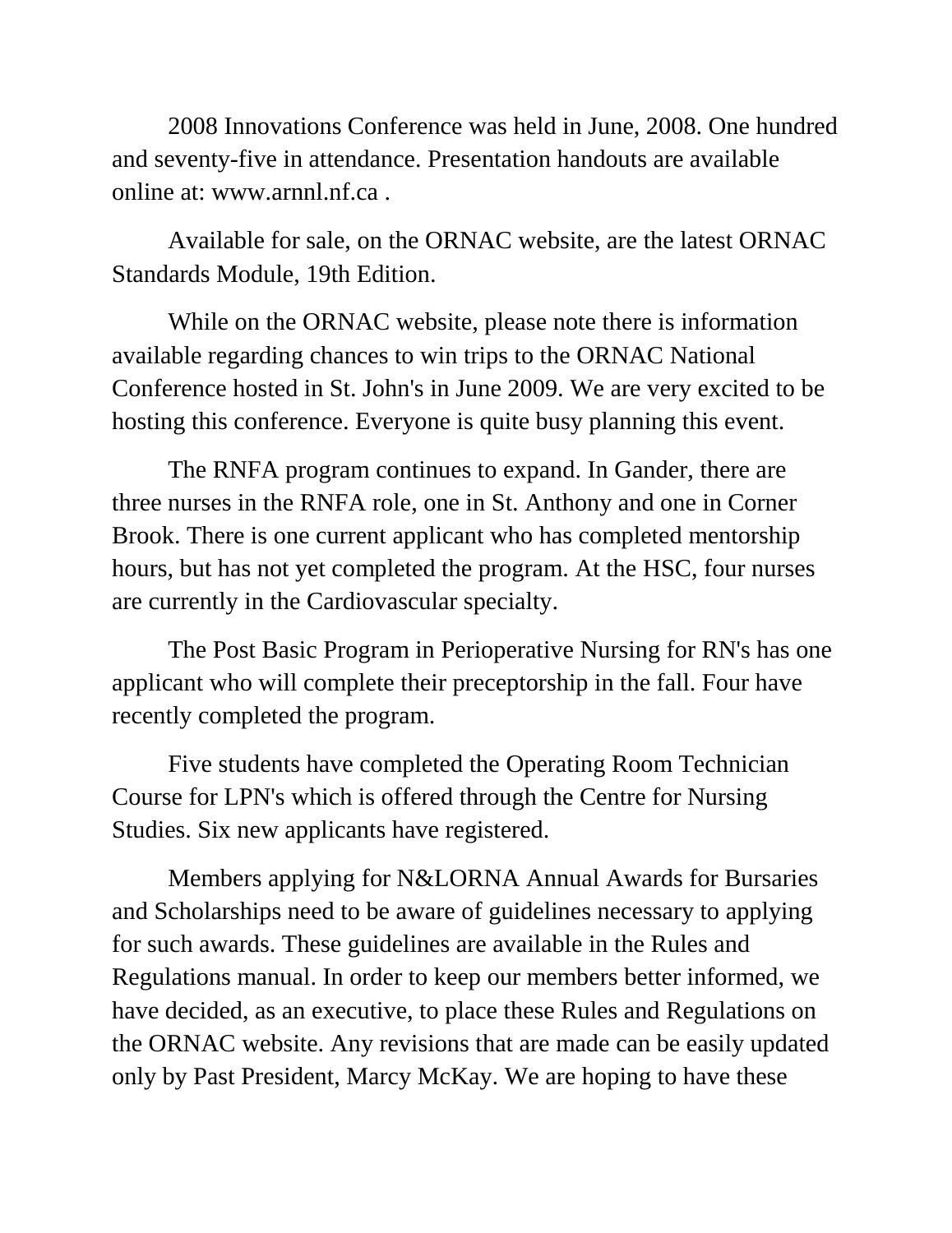Rules and Regulations installed on the ORNAC website later in the fall, so everyone will then have full access to them.

I have included some rules and regulations regarding criteria for conference draws, and scholarship applications in this newsletter. If you have any questions, please don't hesitate to ask.

Sincerely yours, Jennifer Long VP Education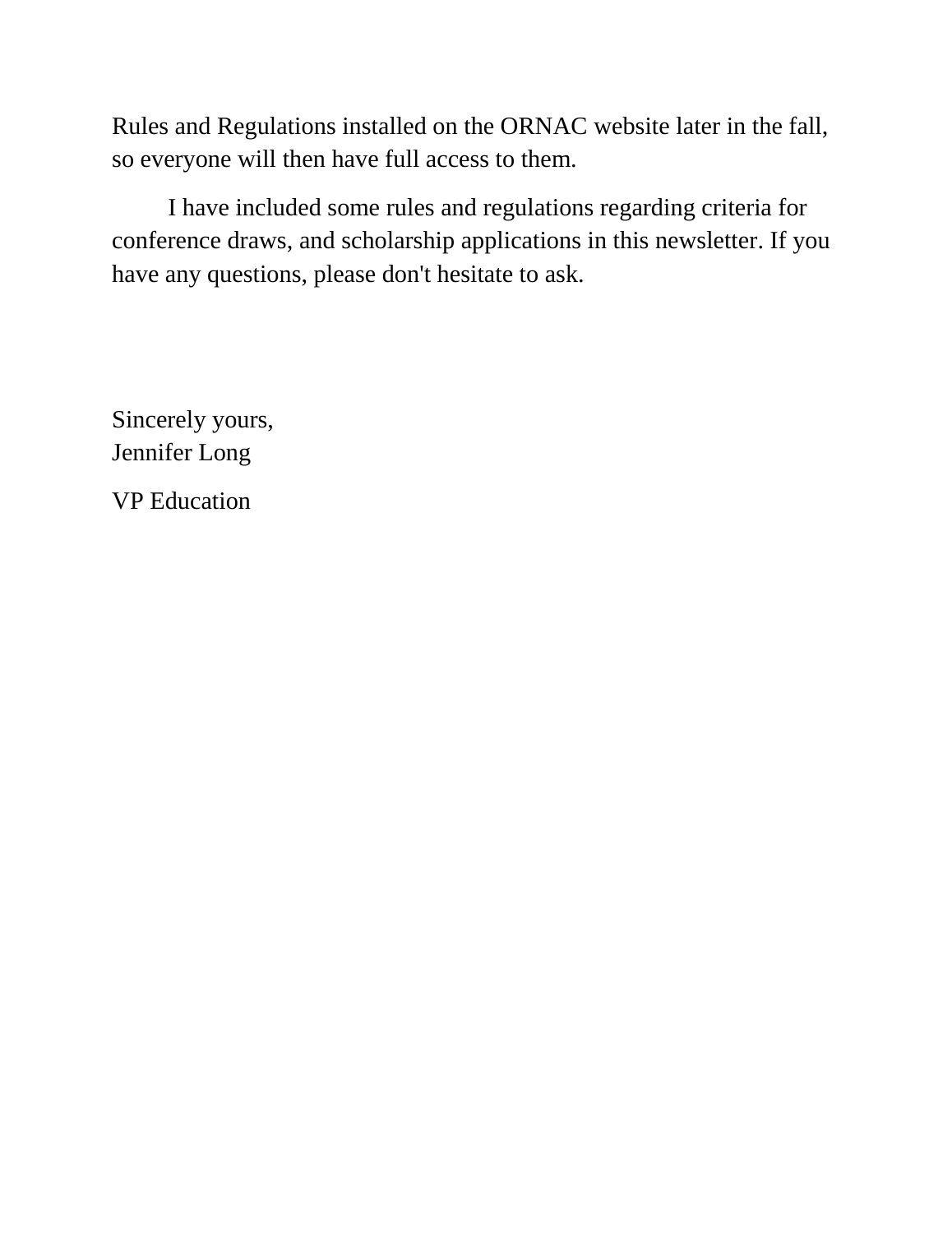#### VP Public Relations Report

Greetings to N&LORNA members ,

This is my first newsletter, so hopefully it will be up to snuff. Pauline for the next year, she has agreed to help me with the asser have include on all plaints , but if any are missing that you know of , pl amend the newsletter accordingly .

The conference in St Anthony was a great success, thanks to K for a job well done . I haven inverted report from Kerry in this newsle received from Kerry .

Corenia has compiled a slide show from St Anthony s Provincial power point on your computer, and wish to have nto es is beidweils how, just forward it to you . If you don t have power point she can send you a [corenia@gm](mailto:corenia@gmail.com)ail.com .

Corenia has also asked me to pass along that when  $2s$  he emails  $t$ emails bounce back to her, so if your inbox is full, or the address from her . Contact her if you are having a problem .

The next newsletter is due in December, hopefully nows tthat my will be a breeze .

VPPR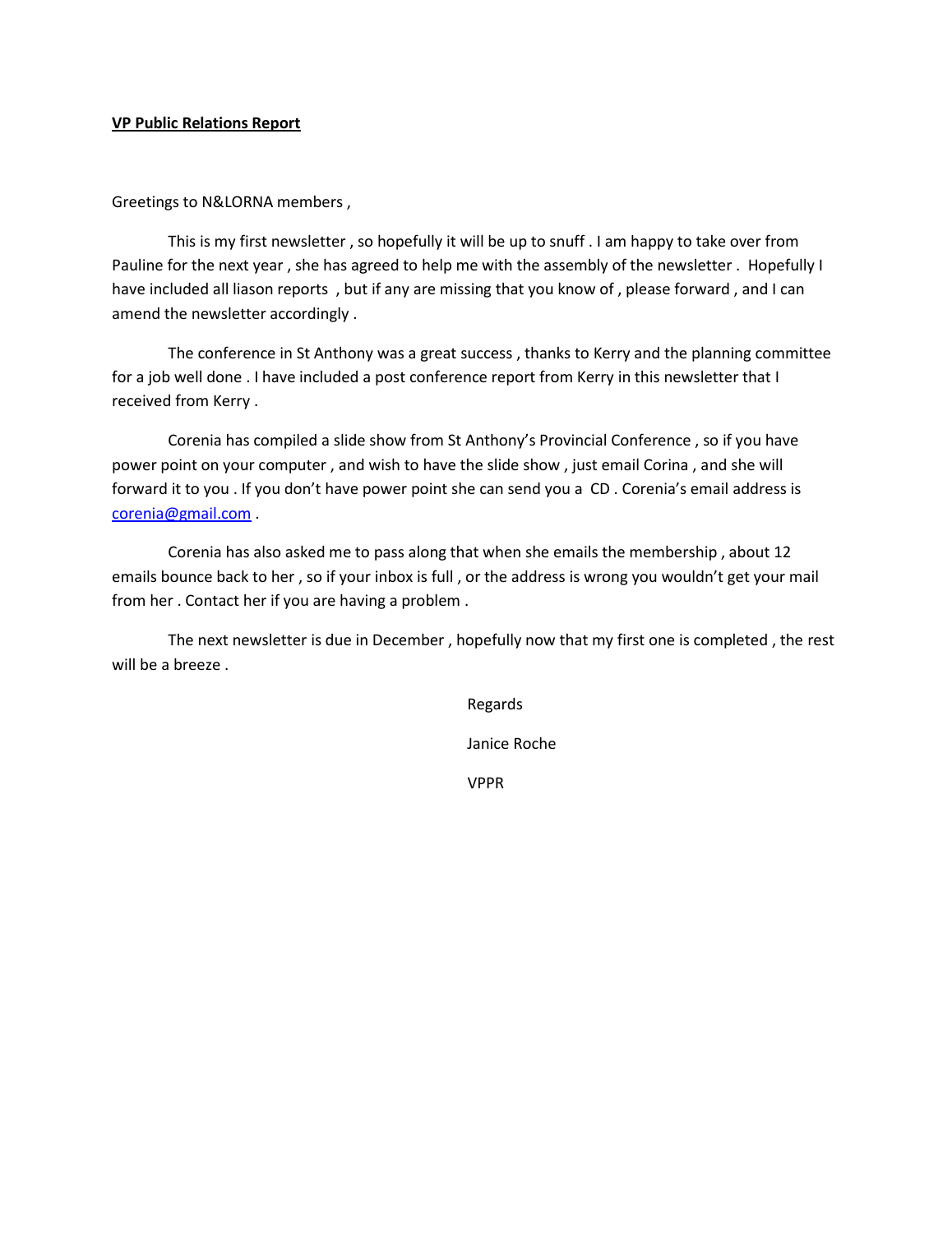To all NL OR Nurses,

It seems we can't get a chance to catch up, since hosting the OR Conference in September. It's back to business as usual, and more besides. Just wanted to say a big Thank-you to all who attended and supported our conference Sept 18<sup>th</sup>-20<sup>th</sup>, 2008. It was a huge success, from the feedback I've received. It was very nerve recking to say the least to host this conference in our small town of St Anthony, for the first time. But, we did, and everyone seemed to enjoy it to the fullest. From our Educational Sessions , to the Sales Exhibits, to our Socials , a good time was had by all( I think). We had 53 Nurses Register, and 9 Sales Companies. Not too bad for all the way up the Northern Peninsula. A special thank-you to the sales reps and their companies who supported our conference. As most of you know, without their support these conferences would not go over so well as they do. I hope we'll all return the favor, so to speak, when it comes to supporting their work. To all 53 nurses who attended, a huge Thank-you, for coming, and I hope lots of fond memories were taken back home. To all who had anything to do with helping organize this event, from the clerical staff here at our hospital, to our M&S staff, to our IT staff, to our Biomedical staff, to our Education and Management staff, to all the local Businesses, etc , A Huge Thankyou. All in all, we are very proud to have hosted this conference here, and now that it's over, as Sherry Rumbolt would say " you guys did all right, Kerry my son". Thank-you to my OR staff for helping to make this conference such a success.

See you all again in St. Anthony in another 29 years. Just Kidding, LOL. Take care to all. Have a good year, and will hopefully see some of you at the National Conference in June, in St John's, "George Street". Can't wait!! Tx.

Kerry

``````````````````````````````````````````````````````````````````````````````````````````````````````````````````````````````````````````````````

#### **Liason Reports**

Hi Operating Room Colleagues:

We are getting ready to start our Fall Schedule, with all seven O.R.s running as of Sept. 8.

We have enjoyed the summer slowdown, but have been busy, especially with after hours cases. The weather, has been dreadful in St. John's most of the summer, so I hope that some folks have been enjoying better weather across the island.

Our N& LORNA group have met regularly throughout the past year, our last meeting was a sleepover at Janet Angel's country place. We have 12 members currently and the following are our executive: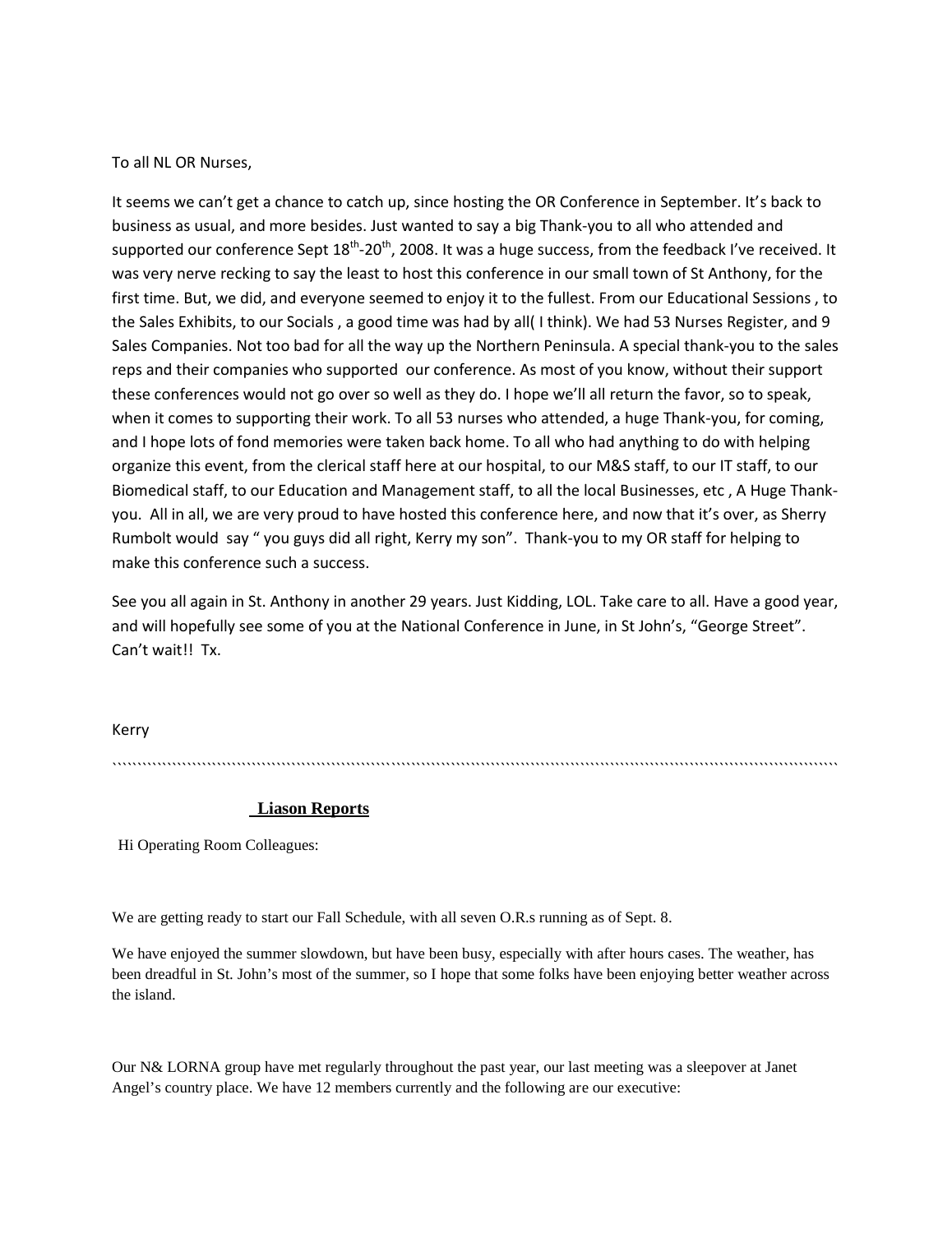|         | President Debbie Keough          |
|---------|----------------------------------|
|         | Vice President Michelle Battcock |
|         | Treasurer Joanne PIcco           |
|         | Secretary Janet Angel            |
| Liaison | <b>Shirley Taylor</b>            |

We will have seven members attending this Provincial Conference in St. Anthony.

We have done various fund raising activities such as a wine rack filled with wine, books are fun, sandwich days, a summer basket with a digital camera and beach "stuff", and yet more "booze", over the past year.

We have done appox. 6500 cases in the last fiscal year. We have experienced lots of retirements of both RNs and ORTs in this past year and more to come in the fall. Several new surgeons have joined our staff, one Vascular surgeon will arrive in Oct. and one of our Vascular surgeons will retire. One new anaesthesiologist, Dr. Ridi, will be coming in the fall.

Weekly inservices occurred throughout the year with updates on various equipment: Gamma Nail, Maxiofacial plating system, Zeiss Microscope, Medtronic Navigation System, Bard mesh , Valley Lab Triad ESU. Other topics included; positive pt identification, MRO update, Safer Health Care Now ( special speaker Dr Claude Lafamme), T.B. management, Radiation safety, Clinical issues days, and monthly staff meetings.

Our cross site policy group of nurses met, whenever staffing permitted, to continue their important work for our program.

This past year many of the staff attended an A.O workshop, and a Laser workshop in June.

Stryker is presenting a workshop on T2 Nailing and Bipolar in Sept, 2008

The staff have preceptored several students and orientated many new nurses throughout the past year, a sincere thank you to everyone involved.

Both of our RTs have completed the Anaesthesia Assistant Course, congratulations to them, work is currently being done on the implementation of this new role in the O.R.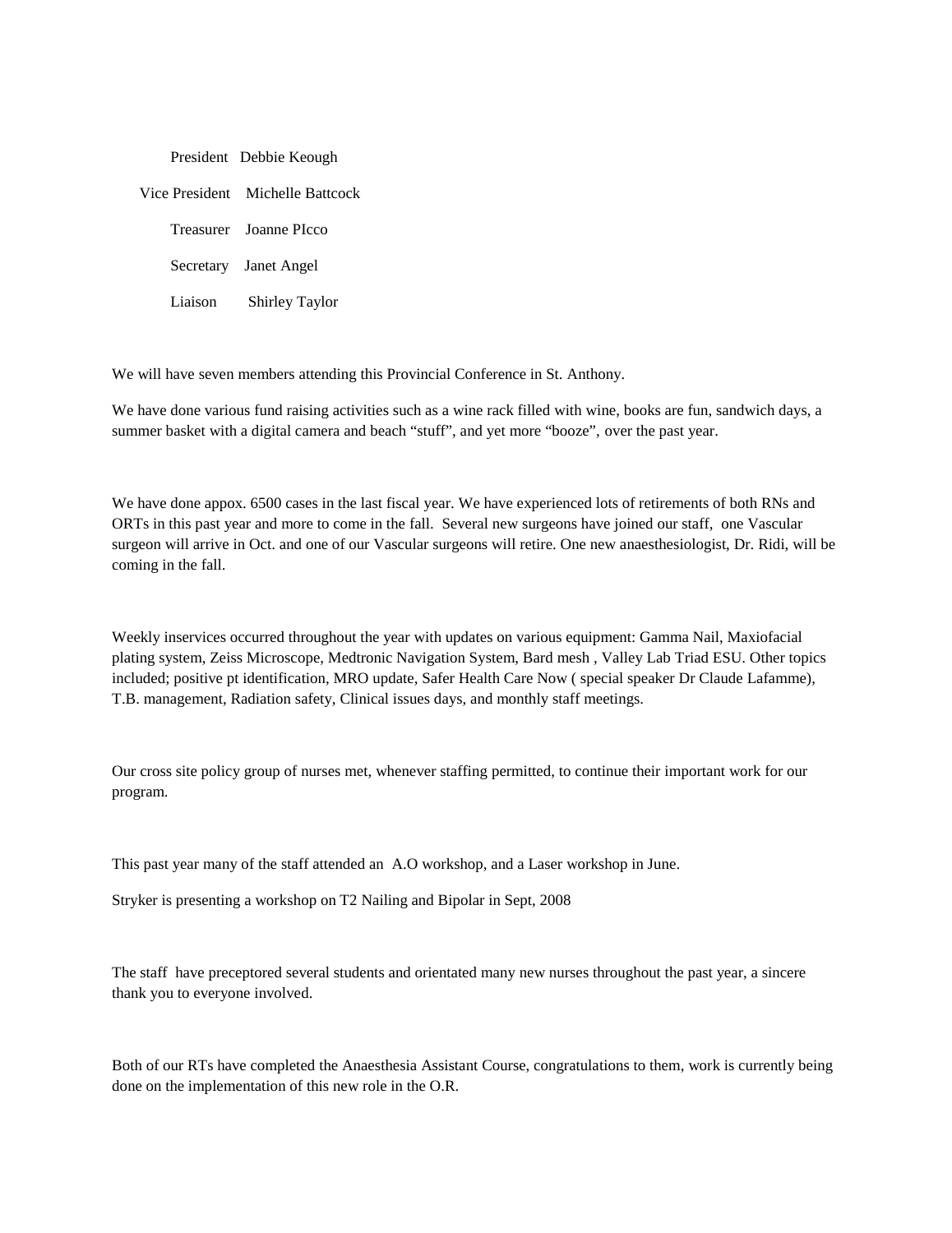Several of our nurses are working on the various committees for the 2009 National Conference: Laura Ellsworth, conference co-chair, Glenda Tapp, Coordinator for Program, Valda Tilley Coordinator for PR and Registration, as well as many others are very busy this year.

We have finally started using the various Harmonic Scalpel equipment in ENT and General surgery. We have decided to go with the newer technology for the Navigation System for ENT, this will be the first unit in Canada to my knowledge.

This year Dr. Felix and the Gen Surgery O.R. team have been involved with the Mamosite Catheter insertion Program for women with breast cancer, for radiation treatment.

The Safer Health Care Now project is working on standardizing all antibiotics at SCM site

The Skin Prep Research project is still in the Data Analysis phase at the present time.

I think that about covers the year .Have a wonderful conference, thank you to St. Anthony for your hard work, we hope to see you all in St. John's for the National in 2009.

Respectfully submitted

Shirley Taylor

Liaison Officer

````````````````````````````````````````````````````````````````````````````````````````````````````````````````````````````````````````````

Hello once again to our fellow NLORNA colleagues;

It is hard to believe that summer is nearly over and we will soon be meeting for the NLORNA conference in September.The time has gone by sooooo fast.We hate to see the cooler weather approaching ,but as they say--things could always be worse.

Joanne Moss held the year end get together at her house in July. A delicious BBQ was enjoyed by all those who attended.

I am still not able to let you know how many people will be able to attend the conference in St. Anthony. Hopefully we will know by early next week and I will certainly let you know as soon as I find out.I am sure it will be a very interesting and informative conference.

It has been a busy year at the HSC OR. Following are the number of surgeries in each service that were performed between Aug '07 and July '08.

 Opthalmology-- 3352 General Surgery--1188 Gynecology--1768 Gyne Oncology--172 Urology--1072 Plastic Surgery--531 Orthopedics---1105 Cardiovascular--642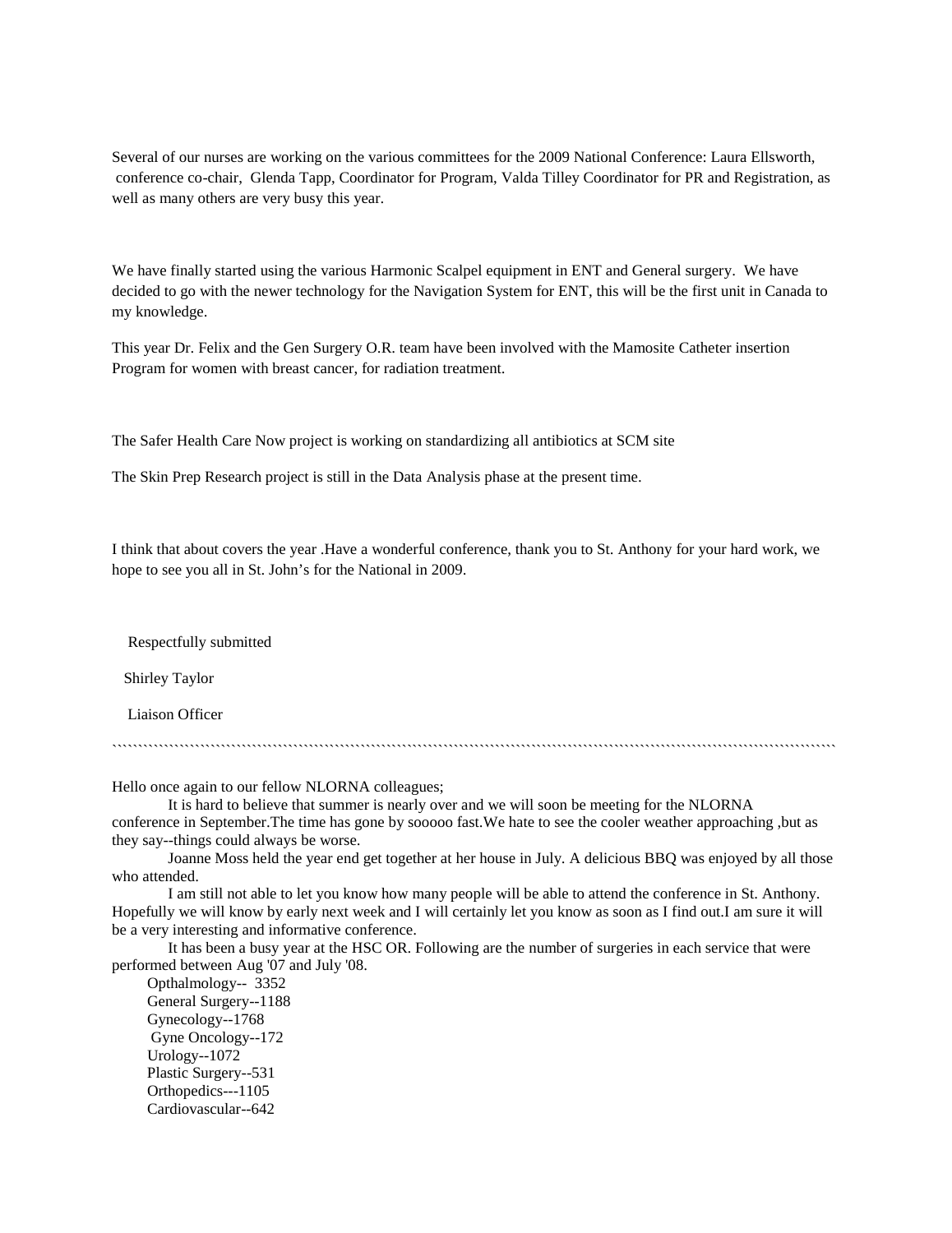Neurosurgery--584

We have been on a slowdown over the summer months as usual,this will end after next week and we will be back to all rooms running.

General surgery has a new piece of equipment called erbejet. It has so far been used in Dr. Hogan's cases involving liver dissection. It uses saline in hydrodissection. Another new piece of equipment is the harmonic scalpel.-used by urology and general surgery.

We are happy to have a new staff member come and work with us. Juanita Strowbridge has moved home from Ontario and is working casual in the O.R. Welcome Juanita!!!!

Congratulations go out to Todd Chard on graduating with his B.N. Way to go Todd!!!!!! He's also pretty thrilled with his new Harley!!! More good news-Tanya Whiffen and D.J. Yetman have both accepted permanent part time positions in the O.R.

Unfortunately, there is also some very sad news to report. Dr. Hanna and Dr. Dow passed away in May. They both worked many years at the HSC and will be missed greatly. Also, one of our anesthetists-Dr. Bob Greene -passed away in August. Everyone in our O.R. had the true pleasure of working with Bob- a very kind and gentle man. He will be sadly missed.

We continue to prepare for the national conference in June '09. It is fast approaching and the various committees are working hard to ensure we put off a great conference. Well I think that's about all the news for now. We are looking forward to seeing everyone in St. Anthony. Take Care Karen Healey

Liaison HSC

Hello from Gander:

Well another summer is quickly passing us by, as we get ready for the upcoming conference in St. Anthony, next month. We are hoping to send 7-8 members.

Two staff members have retired from PACU, Ann Manual and most recently Roy Young. We had a retirement dinner for Ann at Hotel Gander. We will be having a function for Roy sometime this fall.

Marie Kelly our MSA has now taken a new position on orthopaedic surgery unit as ward clerk. We had a get together for her at Legends. Our new MSA is Brian McDonald.

Recently we lost the services of Dr. Akinsooto (Obs/Gyne) who has now relocated to Ontario, thus we are down to only one Obs/Gynecologist.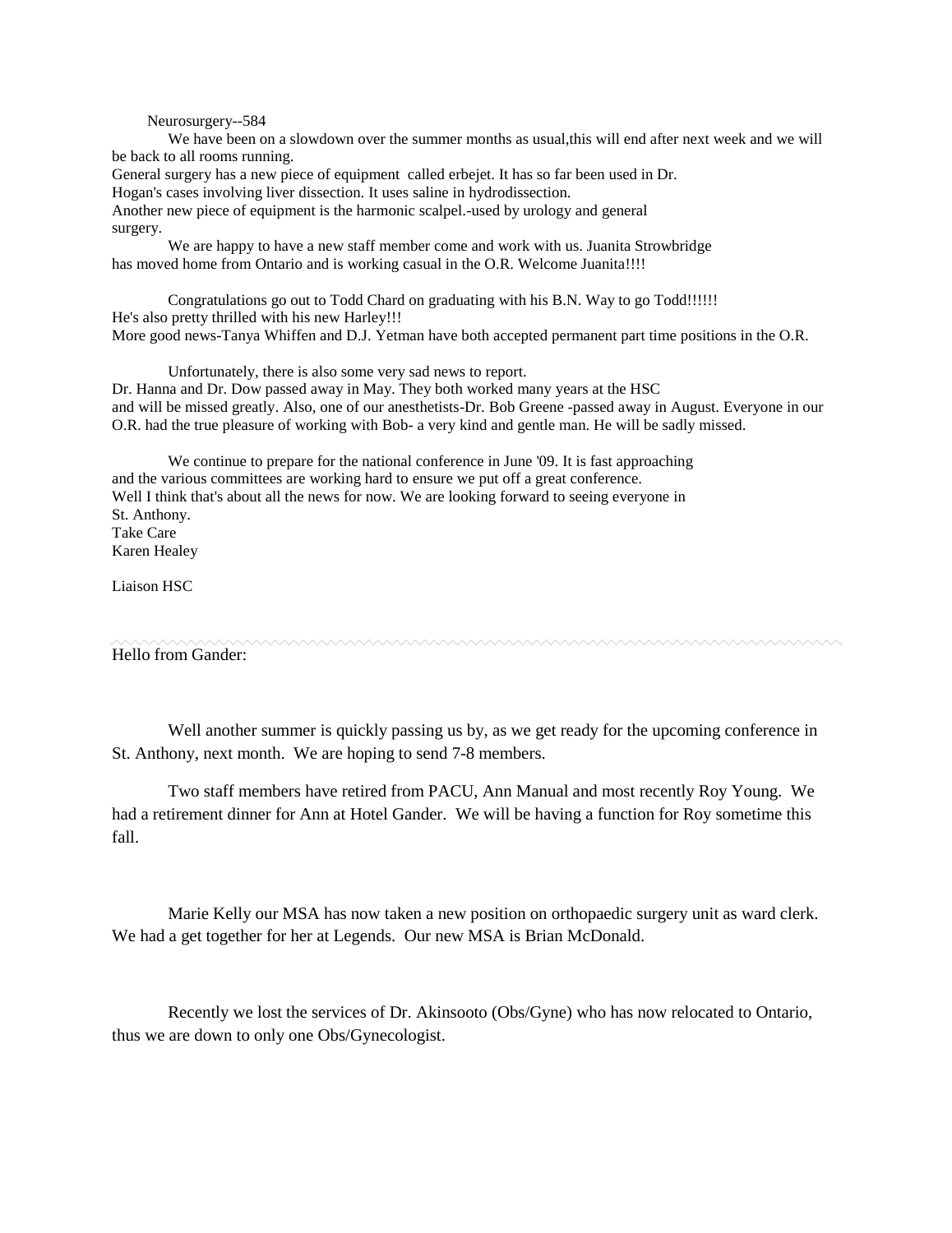In July, Dr. Brian Woolridge (Orthopaedic Surgeon) commenced work at our hospital.

Congratulations to Sandy Hodder who recently passed her peri-operative certification and to Lois Flynn who has re-certified.

Nancy Dove and Deneka Pottle have now enrolled part time in the Post RN BN/Nurse Practitioner Program.

That's all the news from Gander, see you at the Conference.

Gary Bowering R.N. CPN (c)

### Hi Everyone,

Summer has quickly come to an end, the evenings are cooler already. This year has passed by so quickly, we have been busy in the OR at The Labrador health Center. We continue to work with one anesthetist (Dr Valdes), one general surgeon (Dr Pradhan), one Gyne/OBS surgeon (Dr Rawluk), and six perioperative nurses. We have had a few changes in nursing staff with Corenia Price fulfilling the role of Clinical Nurse Specialist and myself filling the OR coordinator position for just over a year now, things are going well. We've had two nurses leave the OR; SR Eileen Penney came to work in the OR in September but now has moved on to Africa to work with children affected by AIDS. We wish her all the best and will certainly miss her. Sandra Battcock has replaced Gale Casey who has returned to the emergency department but still continues to help us with call. Sandra has fit in quite well making the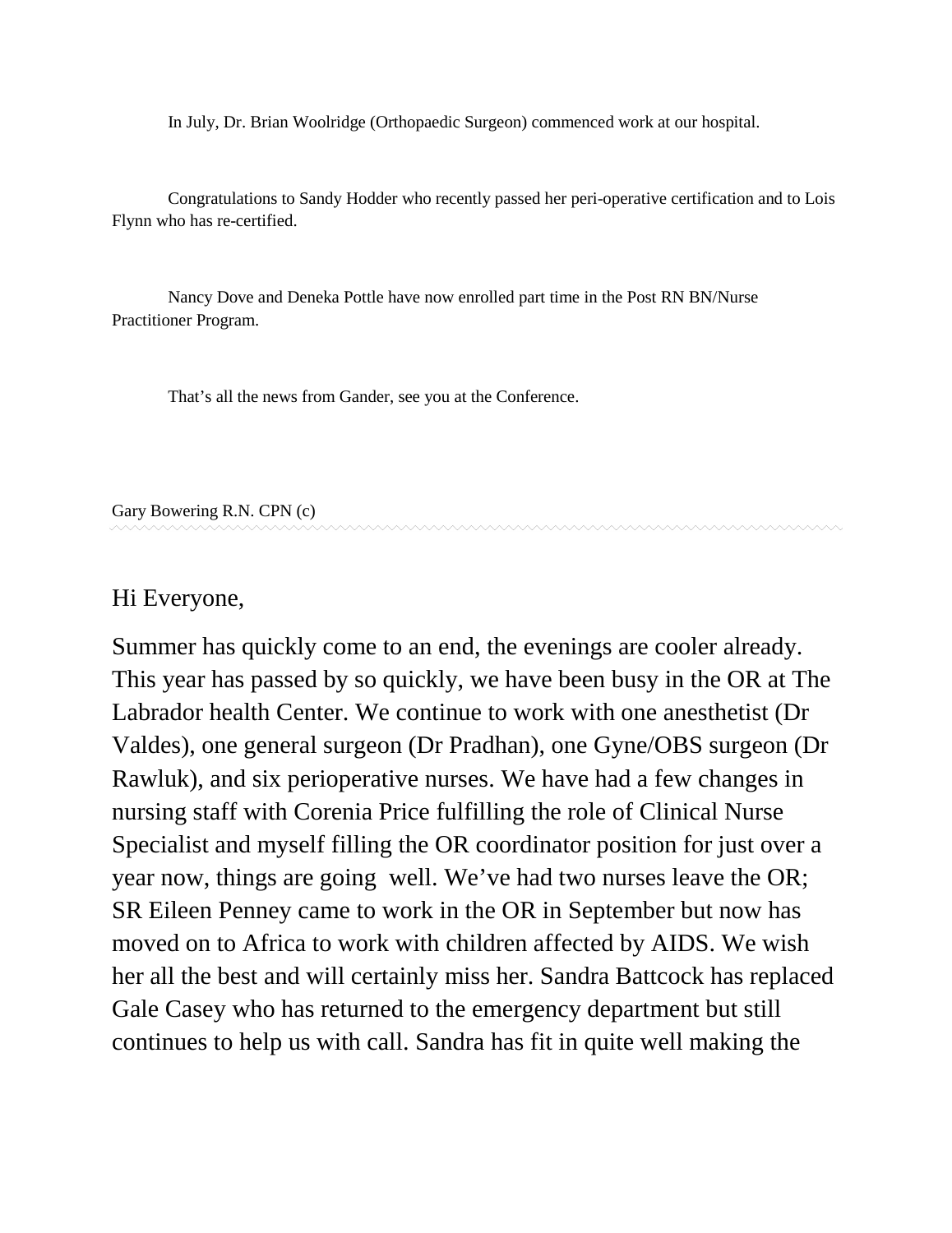OR an even more exciting place to work. We still have one nursing position waiting to be filled.

We have done a total of 1289 cases in the OR at the Labrador Health Center this past year. Having received a second High Definition Video flexible sigmoidoscope and video Colonoscope (to replace the only non video colonoscope we had) we have completed 410 endoscopies.

Throughout the year we have had several locums' including Dr Dureke, Dr Pealing, Dr Sanchetti, Dr Mahesh, Dr Dekonda, Dr Ravi, Dr Chun, Dr Cooke, Dr Tenant, Dr Kathir, Dr Roger, Dr Tsang, and Dr Mackenzie.

We have had two ENT surgeon's visit, Dr Greenwood and Dr Ridha. Currently we have no visiting Urology service therefore Dr Pradhan has requested we purchase a flexible cystoscope to address the growing number of referrals in the region.

This past January we participated in a week long pilot project with a team from the Janeway to try and address the growing pediatric dental lists. "Operation Tooth" was a success. We completed 95% of cases booked in that week.

In march myself and the two other OR coordinators (Karen & Kerry) met again to work on regionalizing our policies and procedures. This is always a great learning experience and an excellent review of ORNAC standards.

This June we had a trial evaluation period with a loaner flexible video cystoscope which was very positive for the clients within the region. We are currently seeking funding to purchase our own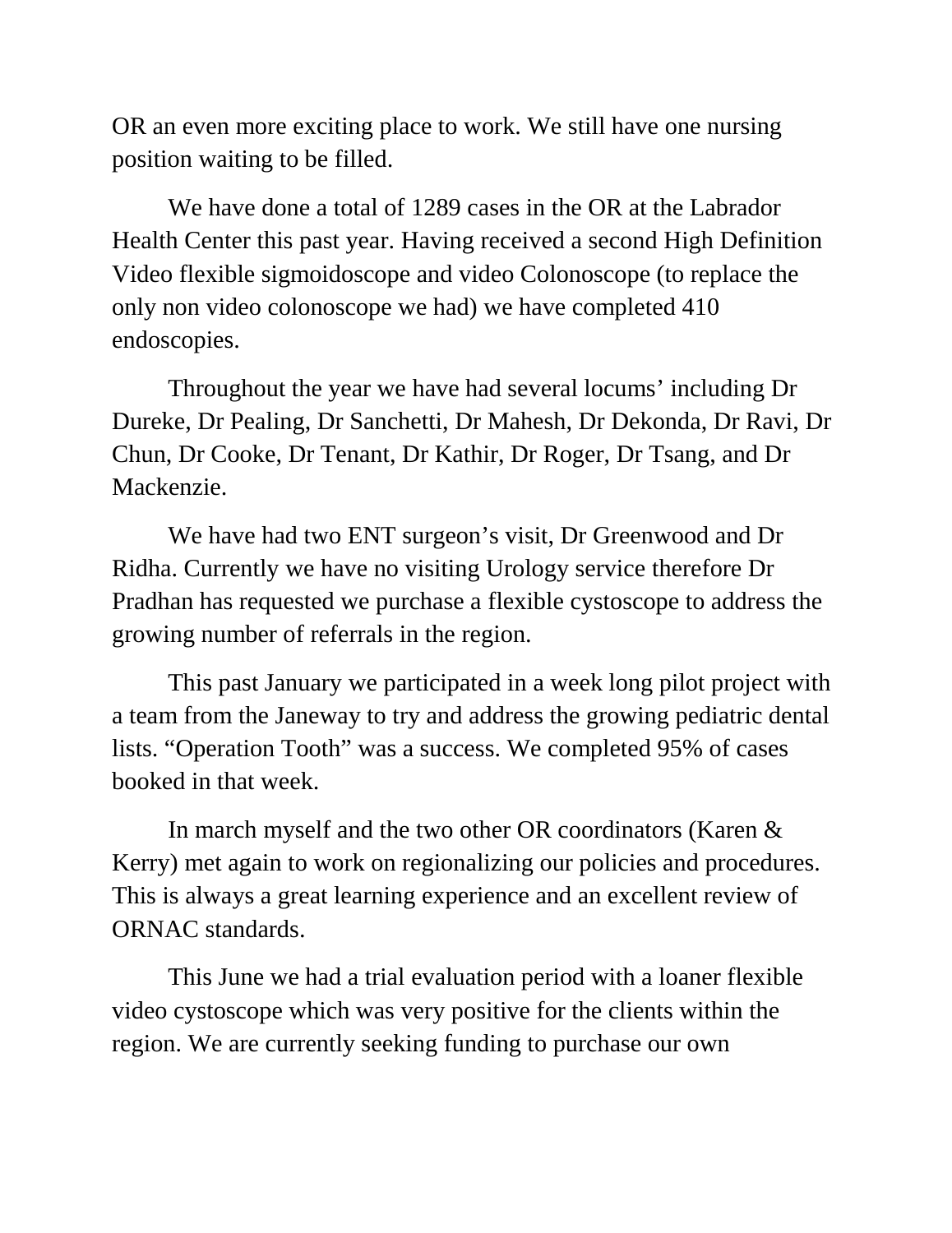cystoscope to ensure clients in this isolated region have access to quicker diagnosis with less financial burden.

Dr Pradhan will be soon starting Laparoscopic Gastric banding (a new procedure for our hospital) once he has completed his training. We are looking forward to this new challenge. We are hoping this will have a positive impact on the clients and health care within our region.

I will be attending the provincial OR Conference in St Anthony and look forward to the educational sessions and exhibits. Thank-you to St Anthony for hosting this conference. It is a big job but well worth it in the end.

Tracey Winters RN CPN©

Labrador Health Center

Happy –Valley Goose Bay

Hi from Burin,

 It has been a very busy year as I am sure it has been at most Centers. We are just finishing a 'summer slowdown'…but we still haven't decided what some people's definition of slow down actually is.

Our staffing levels are just about the same

With the exception of one full time position has now gone to two half time positions. The two positions were filled by Pat Slaney and Loriann Chislett.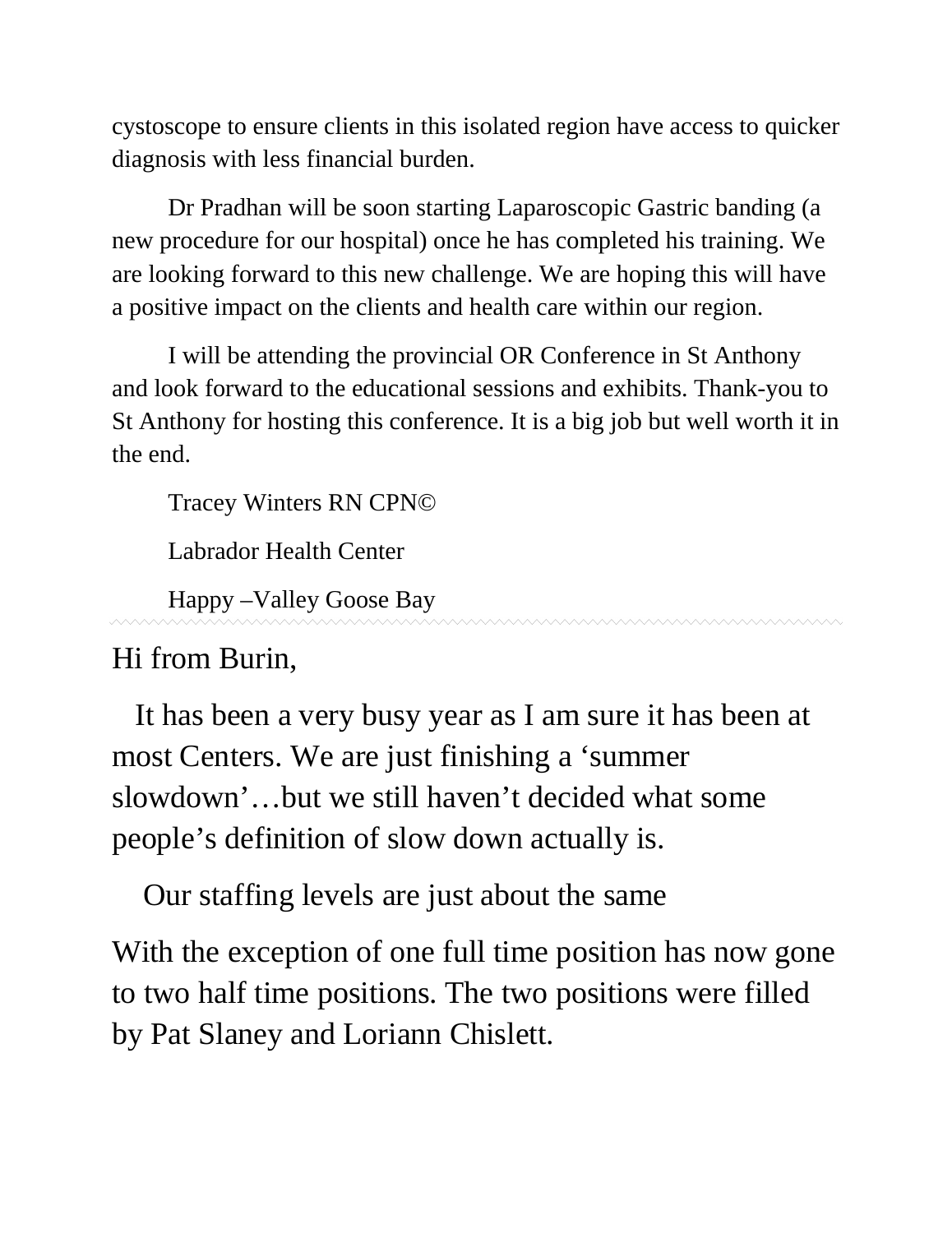Pat just moved into a beautiful new house as she starts to wind down her career and in less than a week she will get another grandchild ... a little girl. Congrats!!

 We are all saddened by the tragic passing of a Collegue in St. Lawrence, our hearts go out to Sandra Jackman's family in this time of deep sadness. May God give them the strength to carry on.

We are still fortunate enough to be receiving new equipment intermittently which is always nice. And I understand there are a few more proposals that have been submitted. Keep it coming!!

 As I close I want to wish everyone a great time at the Conference and hopefully we'll see a lot of you next year at the National convention in St. John's.

 Take care all and have a nice fall and Season Greetings to each and every one of you.

## Heather

``````````````````````````````````````````````````````````````````````

Greetings from the West Coast!

We are so looking forward to going to St. Anthony. Hopefully seven of us will be attending the conference.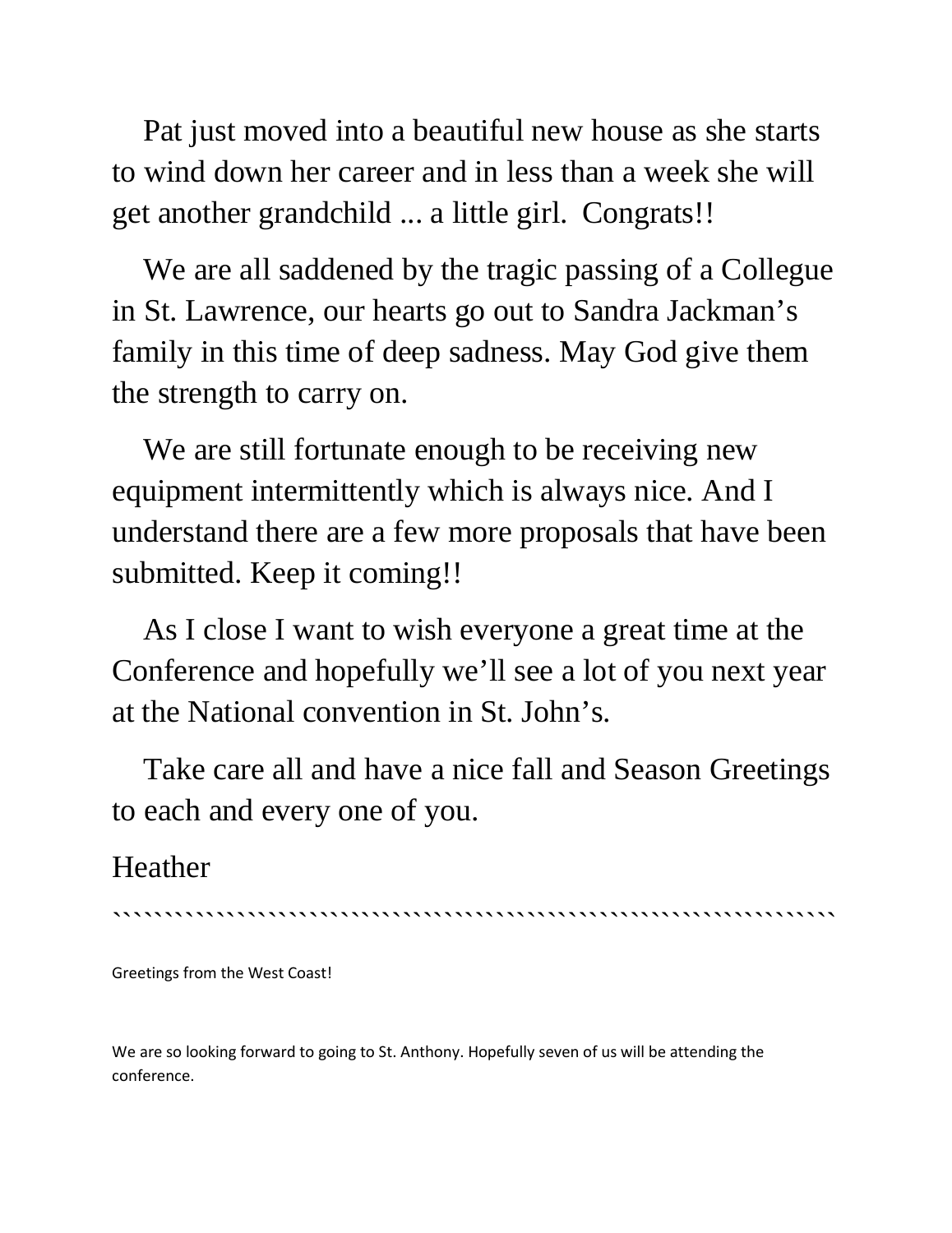This has been a year of change for us at Western Health Care. Staff moving within the departments.

Ethel Martin from Or to Day Surgery. Ena Decker will be substitute teacher for the peri-operative course offered. Susan Pardy is co-ordinator for the implementation of meditech. Sandra Taylor will be going to the MRI Department. Tanya Keeping and Deanne Blanchard have joined us in the OR. Shiela Billiard, Carol Rowsell and Barbara Traverse retired. Marilyn McCarthy and Shelia Bennett joined us in Day Surgery. Sherri Rumbolt became a grandmother to Chase.

Orthopedics has two new faces: Dr. Kevu and Dr. Ahmad. The back instrumentation has been changed out to Legacy. The zimmer knee instrumentation is on trial.

Opthalmology has a new microscope to improve Dr. Wijay`s operating room. He also has a new fundus digital camera in his office.

Dr. Pasha left us in June. Again we are without urology services. The serch is on for a urologist.

Dr. Saratha Kathirgamanathan left us to move to Mississauga. She will be missed. Mid August saw two new anaesthetists – Dr. Kallipara and Dr. Szarvas. We are so pleased to have them with us. We hope they enjoy Corner Brook, Newfoundland as a whole.

Summer schedules saw 1 or 2 OR`s running according to availability of regular anaesthetist and locums. We did manage to do 1344 cases from April to July.

Have a great fall! See you allin St. Anathony! Roslyn Dominey Liasion

``````````````````````````````````````````````````````````````````````````````````````````````````````````````````````````````````````````````````

Hello to all,

It's hard to believe that another year has passed and we are attending another conference. I hope you have all had a good year, personally and professionally.

The staff at Grand-Falls Winsor have been busy throughout the year. The past year we had a total of 5435 cases through our doors this year, 754 were SDA`s and 2534 were done as SDC`s. The rest as local procedures. Most Tuesday`s we have a local gyne clinic with DR. S. Parson`s, seeing approximately 12-16 pt`s, a day. Most Thursday`s we have a pain clinic treating chronic pain pt`s. These days usually see 14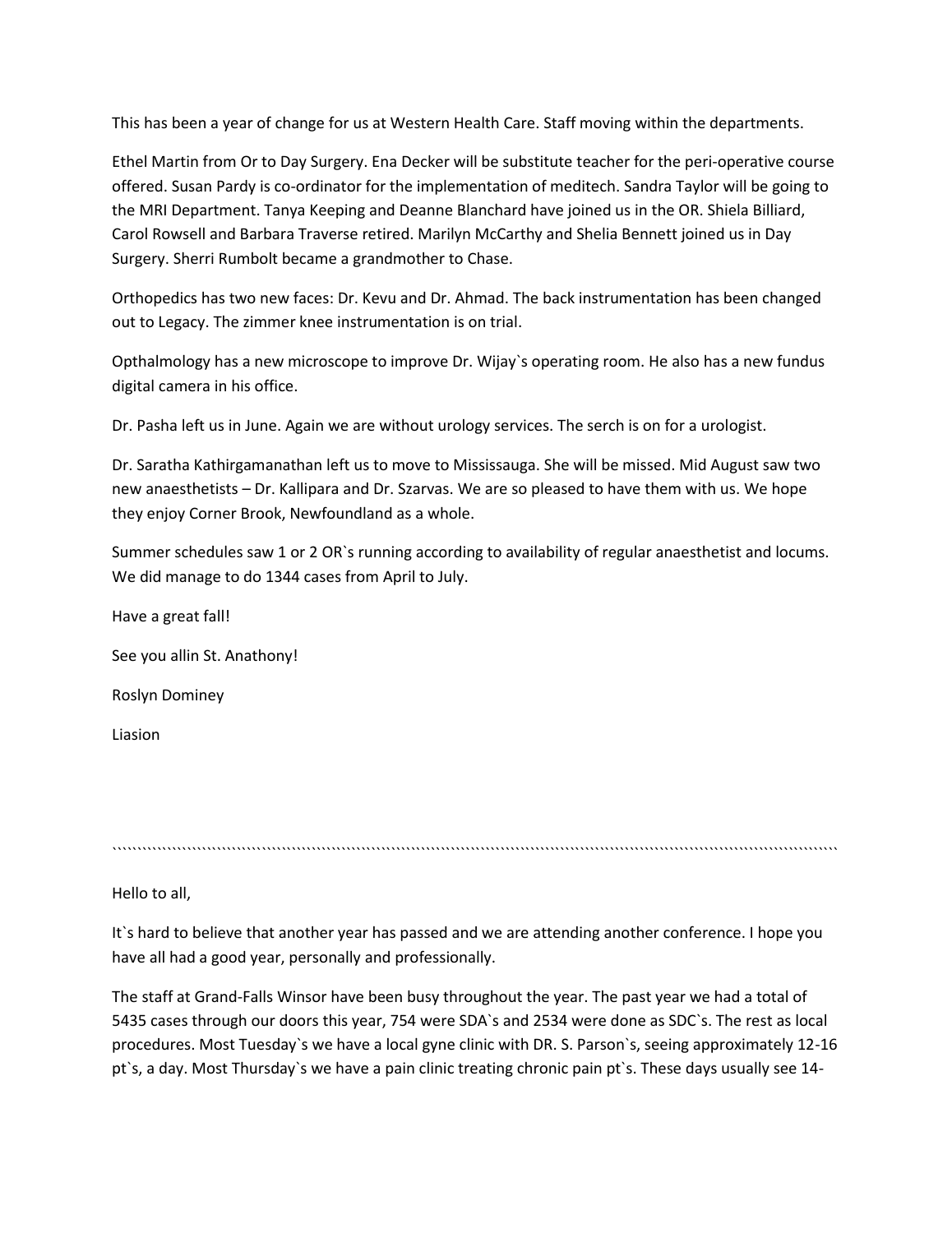16 pt`s, comming through for treatment, by DR. J Cole. This past year we had a portable ultrasound machine donated to this service.

On a more personal level the staff continue to keep the learning curve going great with various members completing different courses. We would like to say congratulations to Barb Mayo on passing the C.N.A exam. To Ruth Butler RN, Gail Whitt RN, Audra Frampton ORT, and Cathy Braye ORT, on passing the health assessment course this past year.

The OR staff would like to welcome Dr. Wendy Willmore, general surgeon to our staff. It is great to have her on staff. Wendy says she hails from just outside Niagara Falls but to listen to her, we think she`s a Newf!!!.

At the same time we were sorry to see Dr. Hamilton head back home to South Africa, leaving us without E.N.T services here in town. We wish him well in his new job back home.

Have a great conference, look forward to news from around the province through the year.

#### Grand-Falls Windsor

Hello to everyone from the Janeway Operating Room.

Itès hard to believe the summer is over already! It's been a busy summer at the Janeway, and we are settling back in to running three rooms a day.

We have had a number of staff changes in the past year. I took a job with the Janeway float pool and was posted in the Operating Room for the summer. I then accepted the postion of temporary Clinical Educator until next june while Carol Purchase is off on maternity leave. We had a couple of new grads take casual jods this summer. Erica Walsh is still with us and Colin Slaney recently left us to take a pemanent job at Toronto General OR. We miss him already! Jenn Moore joined us from Grand-Falls last February, and she's headed to Victoria this comming October. Wanda Glover has been with the Janeway Or as a casual for more than a year and she recently accepted a permanent part time job with us! Everyone is excited to keep her!! We have been fortunate enough that Adella Tucker and Evelyn Clancey have come back from the wonderful world of retirement to help us out! Big thanks to those two! Cherie Ruiz is on maternity leave with her second baby. Our biggest staff change has been the retirement of Pat Parsons at our front desk. We wish her well and miss her lots. Pamela Griffen was awarded Pats position and has been doing a fabulous job! We also had one of our long time employees in our Central Corridor retire this past year.

With regards to physicians, we have acquired Dr. Will Flexer in the Anesthesia department. Dr. Anthony Poon has joined usin the Oral Surgery department, and Dr. Andre Hodder has gone away to do a fellowship in pediatric general surgery and we look forward to him joining us once he is finished.

We have had a number of new equipment purchases this year. ENT has purchased a new laser. Orthopedics has acquired a new spinal NIM Monitor for use during our complicated Spinal procedures.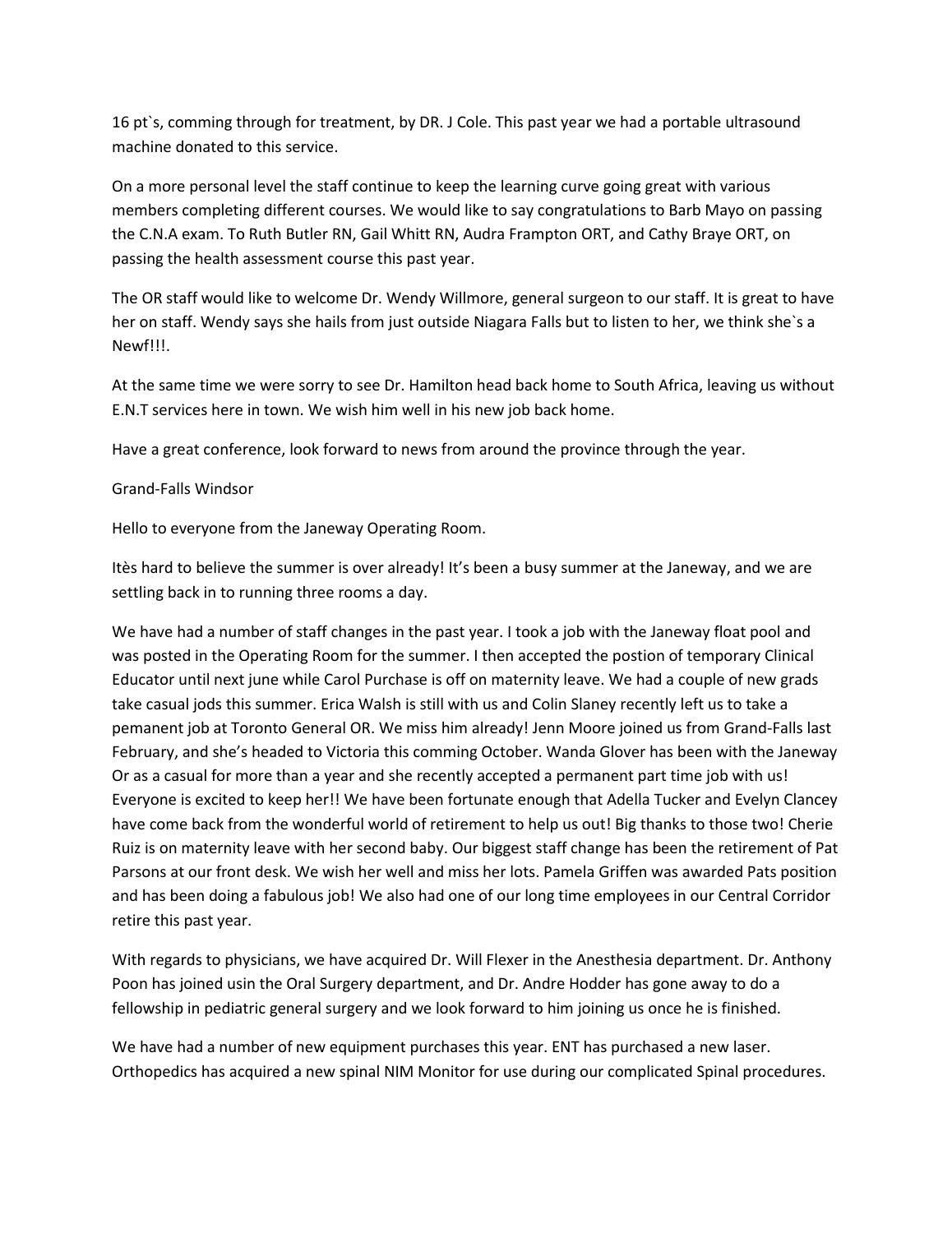And we even threw a few dollars at Rick Webber who bought us the new Valley Lab Triad Generator. We`re still trying out all the accessories that come with that.

As far as we know there are 5 of us planning to attend the Conference in St. Anthony this September. We`re looking forward to the trip up and seeing everyone again!

Karla Faulkner

N&LORNA Liasion

``````````````````````````````````````````````````````````````````````````````````````````````````````````````````````````````````````````````````

Dated; August 27, 2008

Hello from St. Anthony,

How are you all doing? Another year gone by and a few more grey hairs. How time flies. Actually with planning this years conference here, I think I have A LOT more grey hairs. However, we are very much looking forward to hosting this years N&LORNA 29<sup>th</sup> Annual Conference, here in St. Anthony, for the first time. It's a lot of work, as you all know, but I'm sure we'll all enjoy these couple of days and quickly forget about all the work. We hope to make the conference a memorable one for all, and give everyone some insite to this area and our OR practice.

Over the past year we have continued to provide surgical services in, General Surgery (Dr. Fitzgerald and Dr. Beveridge), Orthopedics (Dr. Vatturi), OBS-Gyne (Dr. Sarada and Dr. Roopram), Dental (Dr. P & A Hornett and Dr. Toulumous), Opthalmology ( Dr. Jackmam – Locum), Urology ( Dr. Hillyard and Dr. Hajek – Locums). Dr. Fitzgerald, Chief Surgeon, was awarded the Order of Canada in the spring, for his years of practice in rural NL. Congratulations again Dr. Fitzgerald. We are still actively recruiting for General Surgeons. Dr. Hajek introduced us to the TVT Sling Gyne procedures, which we`ve done a few of.

All in all, we`ve done 1095 Main OR cases, and 1664 Minor/Endoscopy cases, for a total of 2759 OR cases. Dr. Rob Farrell out of Carbonear, has come a few times over the last year, on a locum basis, to help with our scope waitlist. We have never done so many scopes in the run of a day before, averaging 14-16 per day. This has helped us big time with the scope list, and I thank him again for coming to do this regularly. Not sure how many fish he's caught since coming here, but that's another story.